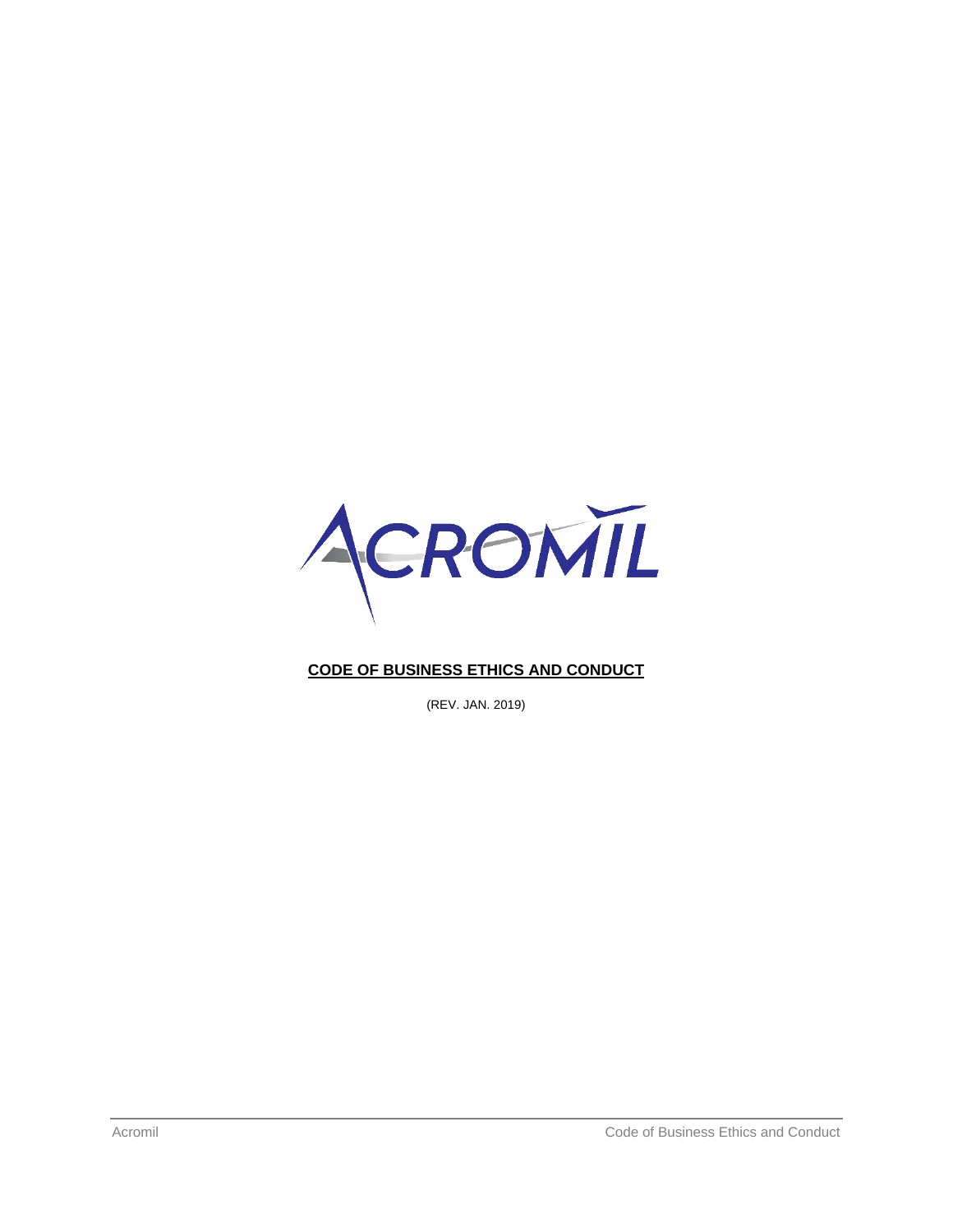## **Table of Contents**

Page

| 1 |      |                                                                 |  |  |
|---|------|-----------------------------------------------------------------|--|--|
| 2 |      |                                                                 |  |  |
|   | 2.1  |                                                                 |  |  |
|   | 2.2  |                                                                 |  |  |
|   | 2.3  |                                                                 |  |  |
|   | 2.4  |                                                                 |  |  |
|   | 2.5  |                                                                 |  |  |
|   | 2.6  |                                                                 |  |  |
|   | 2.7  |                                                                 |  |  |
|   | 2.8  |                                                                 |  |  |
|   | 2.9  | COMPLIANCE WITH OUR GOVERNMENT CONTRACTS AND SUBCONTRACTS5      |  |  |
|   | 2.10 |                                                                 |  |  |
|   | 2.11 |                                                                 |  |  |
|   |      |                                                                 |  |  |
|   |      |                                                                 |  |  |
|   |      |                                                                 |  |  |
|   |      | 2.14 AVOIDING CONFLICTS OF INTEREST OR EVEN THE APPEARANCE OF A |  |  |
|   |      |                                                                 |  |  |
|   |      |                                                                 |  |  |
|   |      |                                                                 |  |  |
|   |      |                                                                 |  |  |
|   |      | 2.18 COOPERATION WITH INTERNAL INVESTIGATIONS AND GOVERNMENT    |  |  |
|   |      |                                                                 |  |  |
| 3 |      |                                                                 |  |  |
|   |      |                                                                 |  |  |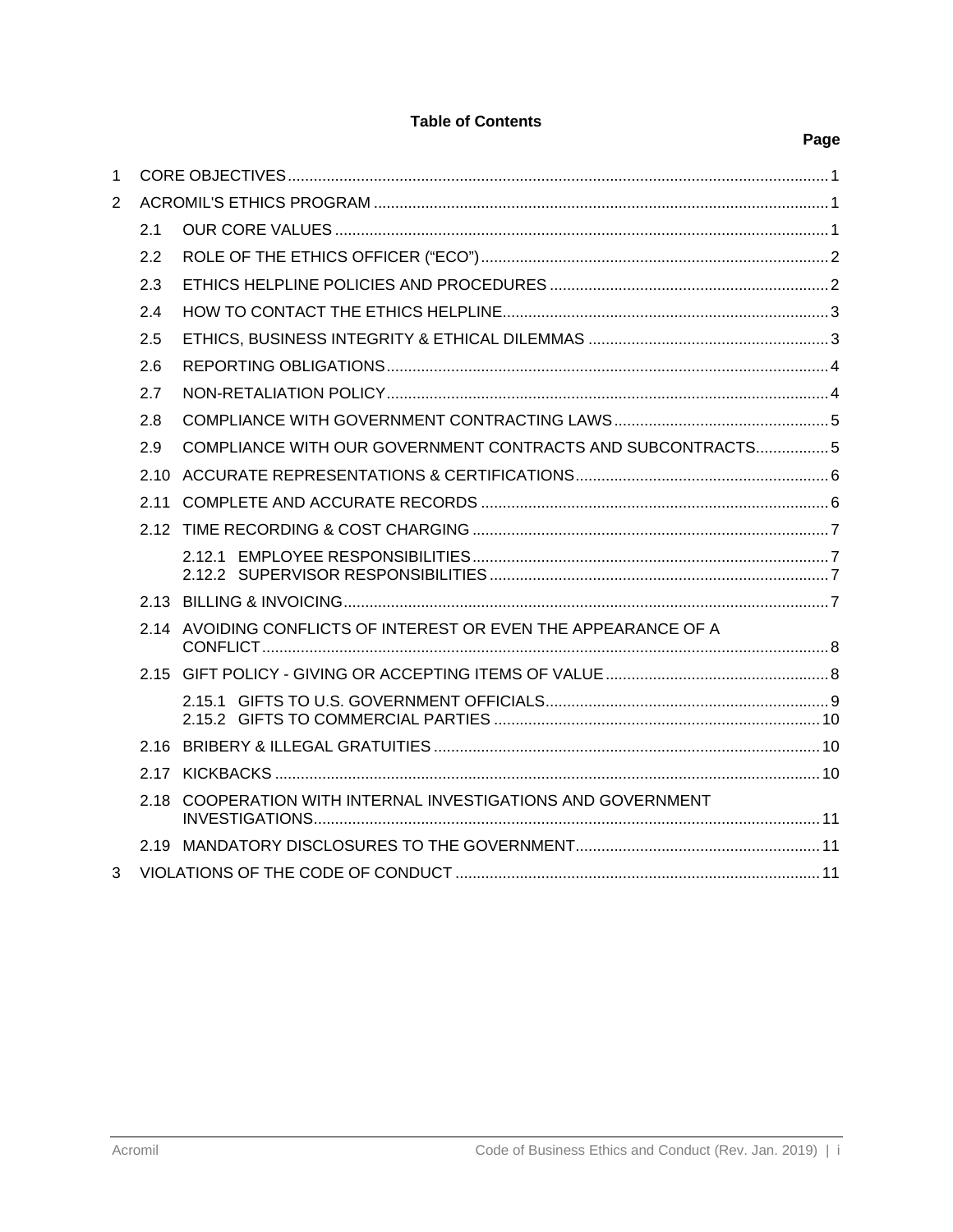#### **1 CORE OBJECTIVES**

This Code of Business Ethics and Conduct ("Code") sets forth the requirements and expectations for conducting the business of Acromil, LLC ("Acromil" or the "Company") consistent with applicable laws, regulations, and the highest standards of business ethics. The Code is designed to fulfill Acromil's responsibilities to comply fully with the both the spirit and letter of Federal Acquisition Regulation ("FAR") 52.203-13 Contractor Code of Business Ethics and Conduct.

The Code applies to anyone acting on behalf of Acromil that has signed the below acknowledgement, including, but not limited to, its officers, employees, agents, and subcontractors, and representatives of the Company (hereinafter referred to as the "individual" or "employee"). Every individual must strictly comply with all applicable federal, state, local, and foreign laws and regulations and with this Code. Acromil is committed to more than just adherence to laws and regulations. In each of our actions, we strive for the highest level of integrity and ethics in our dealings with each other, our customers, the public, and the government agencies we serve.

This Code sets forth Acromil's ethics policy generally, and Acromil has supplemented this Code with detailed and specific compliance policies, including a Government Contracting Compliance Policy, an Anti-Kickback Act Policy, and an Investigations Policy. These policies build upon those set forth in Acromil's Employee Handbook and do not replace the Handbook. Each of Acromil's policies should be read to supplement and expand upon the Code and the Employee Handbook.

While this Code attempts to address the more common issues you are most likely to encounter, it is intended to be general in scope and is not an exhaustive list of ethics and compliance issues you may encounter. It is not possible for this Code to address every potential issue you may face. Additionally, while this Code summaries some laws and regulations governing Acromil's business, these summaries are designed solely to sensitize you to potential issues you may encounter but are not meant to be a substitute for reviewing and analyzing the applicable regulations and laws when issues emerge. Similarly, the laws and regulations in this area periodically change and, thus, consultation with the source of the legal principle summarized herein is critical when issues emerge. For more detailed guidance on the laws and regulations governing Acromil's government contracting business, consult Acromil's Government Contracting Compliance Policy.

Acromil expects that in the event you have any questions, you feel uncomfortable about a situation, or have any doubts about whether an act is consistent with Acromil's ethical standards, you will raise and/or report the issue to the Company. Many resources are available to you to raise questions or report concerns, including your supervisor, the Ethics and Compliance Officer ("ECO"), Deputy ECO, and the President. You also may choose to report concerns anonymously using the Company's Ethics Helpline.

#### **2 ACROMIL'S ETHICS PROGRAM**

### **2.1 OUR CORE VALUES**

For over five decades, Acromil has been engaged primarily as a manufacturer of complex machined parts and sub-assemblies for the aerospace industry. The United States Government is the ultimate consumer of some of Acromil's products.

In our workspace, competitive challenges place pressure on us all. This pressure to succeed can never be an excuse for making decisions that would compromise our Values or Code. Our teaming partners and customers expect and deserve nothing less than the highest level of ethical business practices from every employee at Acromil. We take pride in our ability to accomplish greatness without compromising our values.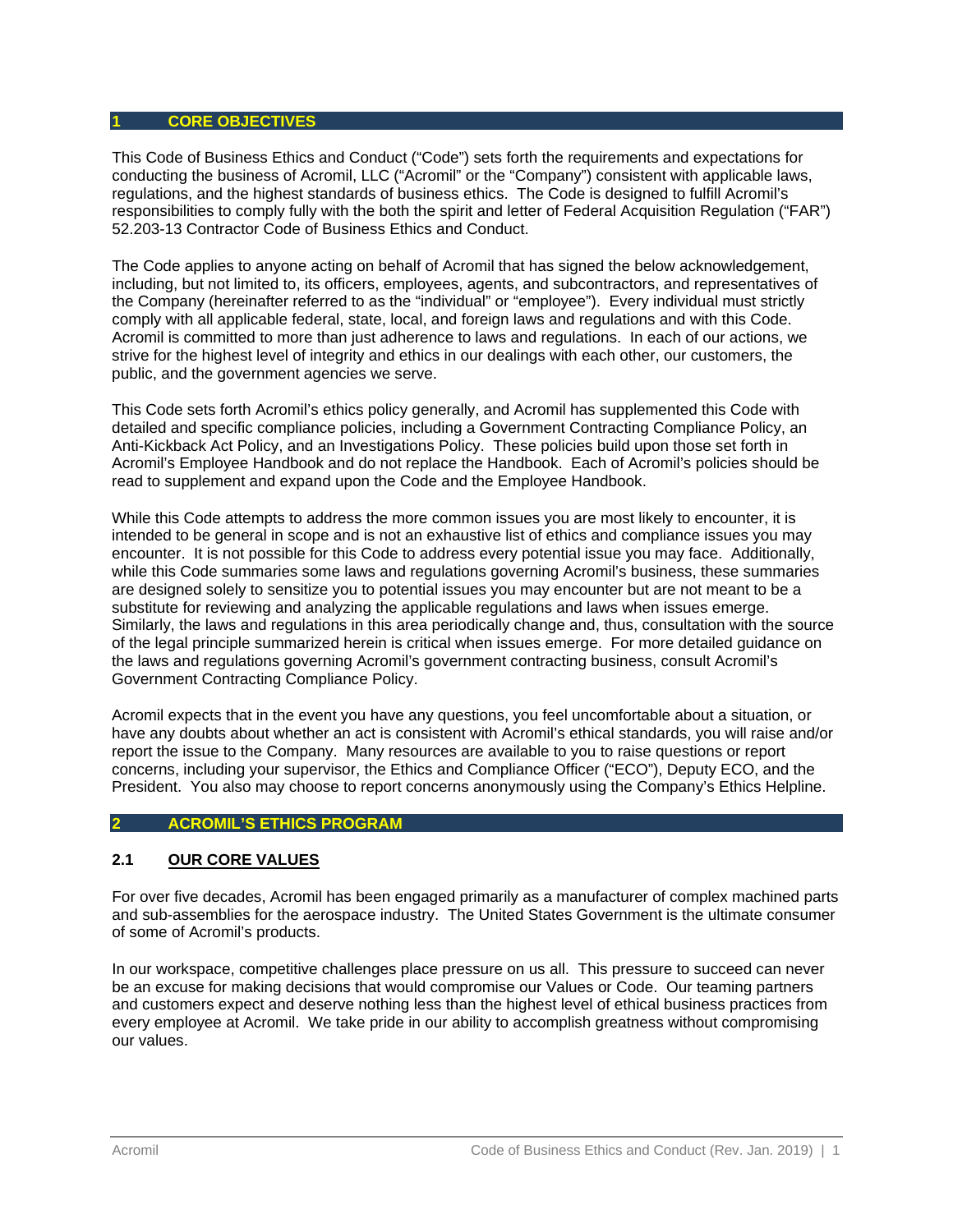You are expected to embrace the following Core Values (the "Values") and allow them to guide each and every decision you make on behalf of the Company. We are confident that our trust in you is well placed. Acromil also will do everything in its power to live by these standards.

- **Do the Right Thing** We are committed to the highest standards of ethical conduct and integrity in everything we do. We train our people to be knowledgeable of applicable laws and regulations, contract requirements, and company policies and procedures, and provide a means to ask questions when in doubt. We believe that honesty and integrity foster trust, which is the cornerstone of our business. We do not lie, cheat or steal, nor do we tolerate those who do. We are honest and transparent in all that we do. As a company and as individuals, we take personal responsibility for our actions. We strive to be good citizens by doing the right thing at all times, even when no one is looking.
- **Treat Everyone with Respect** We value a culture of openness and inclusion where everyone is treated with respect. We do not tolerate any act of discrimination or intolerance of any kind. We believe in charity, including: kindness, caring, good will, tolerance, compassion, mercy, and adherence to the Golden Rule (treat others as you would want to be treated). We appreciate our diversity and believe that respect for our colleagues, customers, partners, and all those with whom we interact, is an essential element of our culture. Our success depends on the ethics, talent, skills and expertise of our employees combined with achieving Total Customer Satisfaction.
- **Perform with Excellence** We support our people to be the best and to perform with excellence. We clearly communicate goals, objectives and expectations and hold ourselves accountable for results as individuals and teams. Our goal of performing with excellence not only applies to individual performance, but also to helping others perform with excellence. We seek out best in class individuals and we train, support and nurture our people to achieve their highest potential.

## **2.2 ROLE OF THE ETHICS AND COMPLIANCE OFFICER ("ECO")**

To ensure that employees have a "go-to" person for any and all ethics and compliance-related questions or concerns, the Company has appointed an ECO to serve as the principal point of contact for questions concerning the Ethics and Compliance Program.

The ECO reports directly to the President, and leads the daily operations of the Company's Ethics and Compliance Program. The ECO ensures that all employees understand the Company's expectations regarding ethics and compliance, receive adequate training to enable them to adhere to such expectations, and can effectively and safely raise concerns without fear of retaliation or other negative consequences. The roles and responsibilities of the ECO are set forth in Acromil's ECO Charter.

 Acromil's ECO is **Mr. Marty Bell** who can be reached at: (714) 318-8850 or martybell@ymail.com. The Deputy ECO is Mr. Jon Konheim who can be reached at (626) 363- 1910 or jkonheim@acromil.com.

## **2.3 ETHICS HELPLINE POLICIES AND PROCEDURES**

While we hope that you always feel comfortable raising concerns or questions directly with your supervisor, the ECO, the Deputy ECO or the President, Acromil has provided you with a mechanism to report concerns anonymously. Acromil retained an independent third party, Lighthouse Services, Inc. ("Lighthouse"), to operate a confidential Ethics Helpline on behalf of the Company. Lighthouse administers the ethics helplines of many employers and is a company that is entirely separate and independent from Acromil.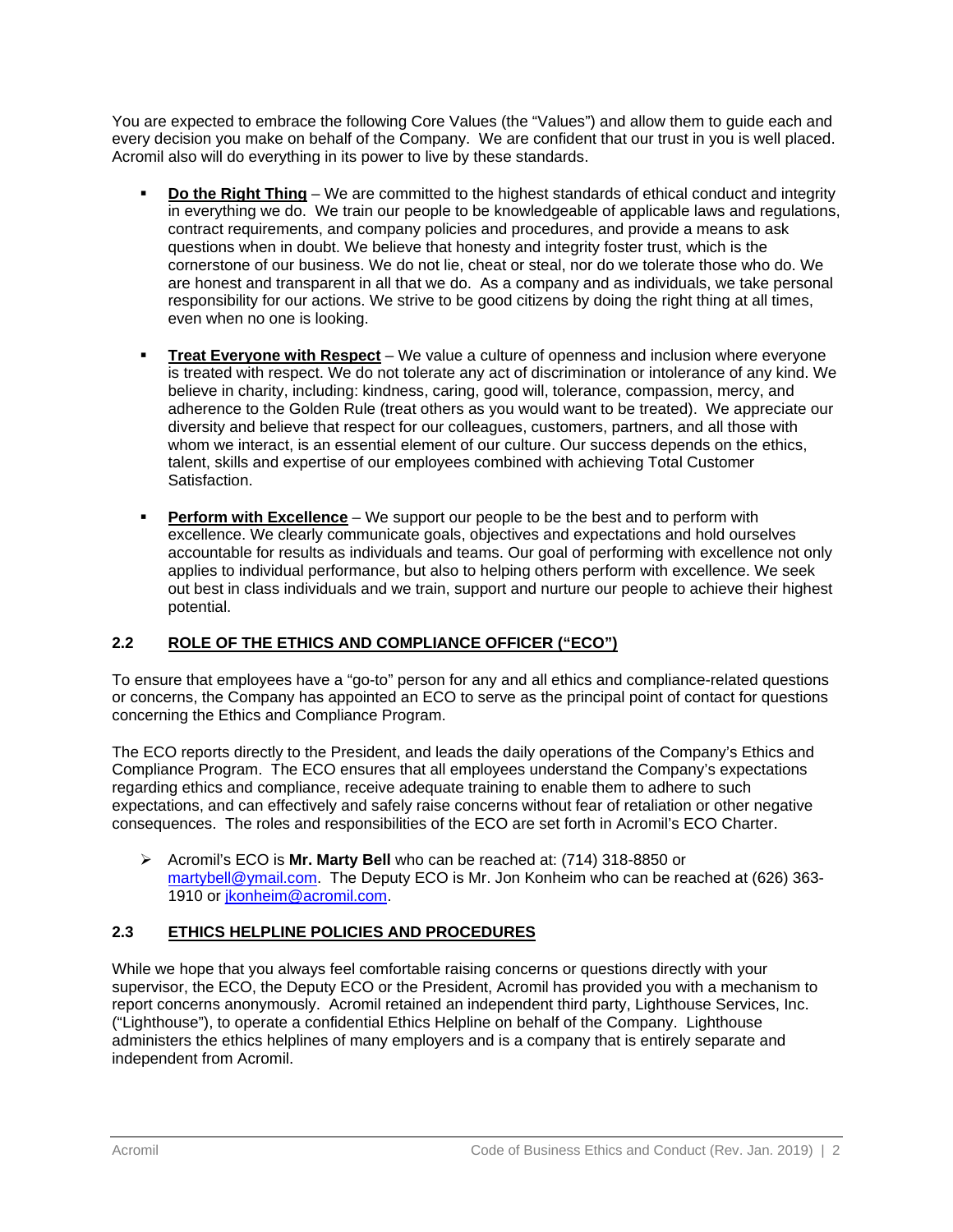When you contact the Ethics Helpline:

- **•** You will be treated with dignity and respect.
- Your concerns will be addressed and you will be afforded the opportunity to monitor the outcome of your report.
- Calls to the Ethics Helpline may be made anonymously. If you remain anonymous when you make the report, your identity will not be available to Lighthouse or the Company. If you disclose your name but request that it be maintained in confidence, your confidentiality will be maintained to the greatest extent possible unless disclosure is required by law.
- You are not at risk of retaliation for using the Ethics Helpline. People in a position of authority are subject to disciplinary action up to and including termination of employment if they try to coerce you or prevent you from using the Ethics Helpline or retaliate against you.

### **2.4 HOW TO CONTACT THE ETHICS HELPLINE**

To use the Ethics Helpline, you have several options, including:

- Telephone at **(844) 420-0044** (English), **(800) 216-1288** (Spanish), and **(844) 301-0005 (then press 08)** (Vietnamese)
- Website at **www.lighthouse-services.com/Acromil**;
- E-mail at **reports@lighthouse-services.com** (must include Company name with your report); or
- Fax at **(215) 689-3885** (must include reference to "Acromil" with report).

Posters displaying this helpline information are also displayed in the Company's facility.

After a report is made, the Company will receive a copy, which will enable it to investigate the matter and, where appropriate, to take corrective action to mitigate against reoccurrence. In certain instances, Acromil also may have an obligation to disclose the matter to the government as discussed herein.

### **2.5 ETHICS, BUSINESS INTEGRITY & ETHICAL DILEMMAS**

What does it mean to be ethical and to act with business integrity?

- Merriam-Webster's dictionary defines "ethics" as "rules of behavior based on ideas about what is morally good and bad."
- "Integrity" is defined as "strict adherence to a moral code, reflected in transparent honesty and complete harmony in what one thinks, says, and does."
- "Ethical" is often associated with "*doing what's right even when no one is looking*."

At some point in your career, you may face an ethical challenge or dilemma at work. This may be a situation where the right course of action is not entirely clear or a situation where you are being asked to do something that makes you feel uncomfortable, even if you cannot articulate the reason you are concerned. There is no instruction manual for handling these situations, but there are some questions that you should ask before you act: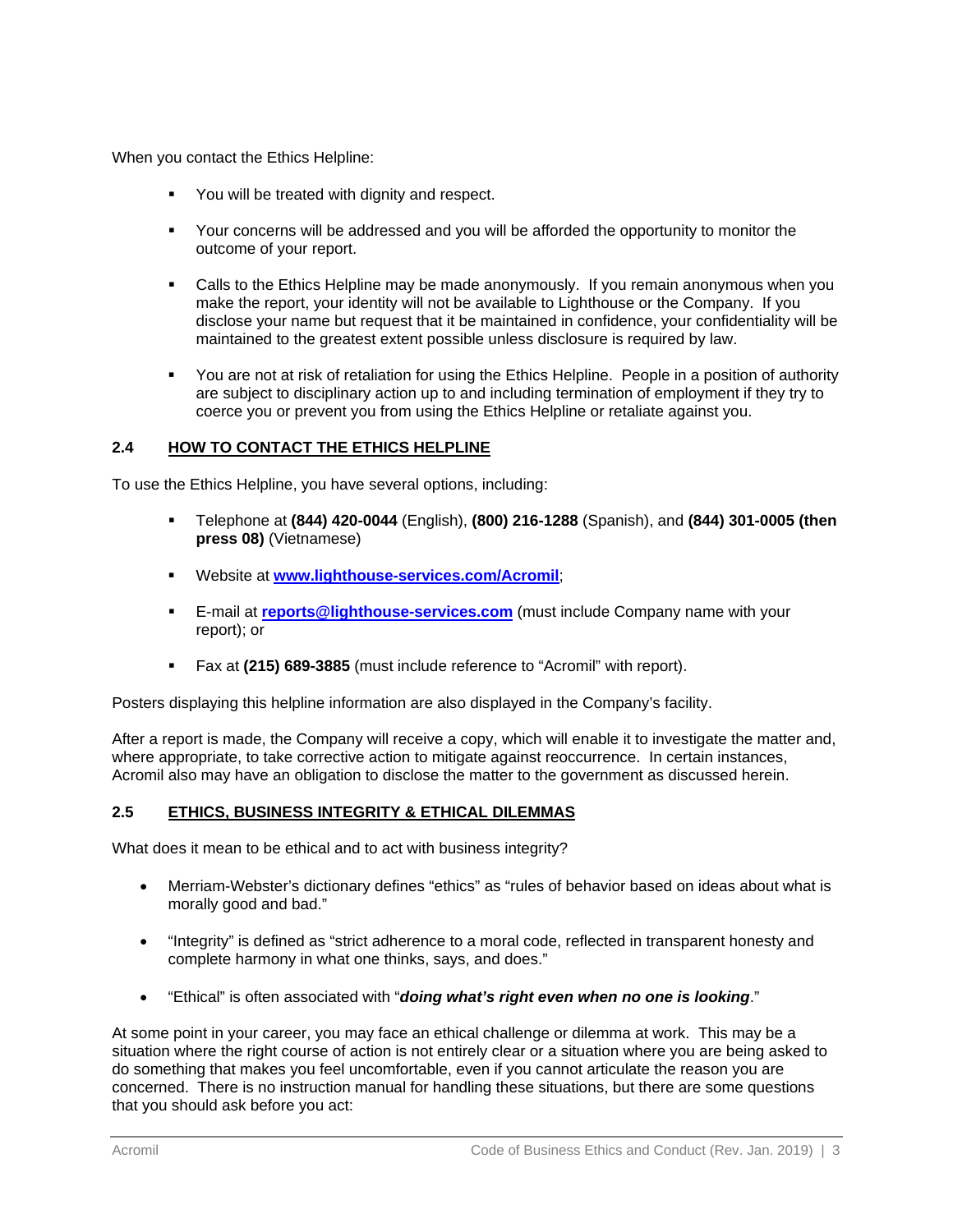- **Am I the right person to make this decision or take this action?** Each day, you have the ability to take actions potentially affecting all Acromil's employees and their families. Your choices have consequences. Before making a decision or taking action, you must ensure that you are indeed the right person to do so.
- **Are there any rules governing this decision?** Especially in a highly regulated industry such as government contracting, rules can be complex. Make sure that you understand the rules or inquire with the people who do before deciding how to act. You are not expected to know all of the answers—you are only expected to raise a question when something does not seem right.
- **Am I acting honestly, transparently, and with business integrity?** Even if the action you intend to take does not violate any laws, regulations, or contract requirements, are you acting honestly, transparently and with business integrity?
- **Is my decision consistent with Acromil's Core Values?** Use Acromil's Core Values to guide your decision-making. If a potential solution is in conflict with our Core Values, you have your answer.
- **Even though I might mean well, how would this look to someone who doesn't know me, to my children, parents, or in the newspaper** (i.e., are there any appearance issues associated with your decision)? Often, the wrong thing is done for the right reasons. Regardless of the pressures that you are facing, a bad decision cannot be undone. Take the time to examine the situation objectively; if you cannot, contact one of our resources who can help you do so.
- **Am I afraid of contacting someone about my concerns?** When ethical issues arise, especially those involving the conduct of others, reaching out can be difficult. You might wonder what would happen if you were wrong or how your choice might affect the other person involved. Think about how you would feel if you ultimately learn that your concerns were justified and you did nothing.

Acromil supports you. Many resources are available to you to help you reach a decision that you can live with and take pride in. Remember that we encourage you to ask questions and raise concerns, and our non-retaliation policy protects you when you do so.

## **2.6 REPORTING OBLIGATIONS**

As an employee of the Company, you are obligated to bring any issue concerning a suspected violation of the Code, law, or regulations to the immediate attention of the Company, either through your, manager, supervisor, ECO, the Deputy ECO, the President, or the Ethics Helpline.

Acromil will consider it a breach of this Code if an individual knows or suspects of a violation and does not report it. Any supervisor who receives such a report shall immediately notify the ECO or the Deputy ECO (see Section 2.2, above). All reports are treated confidentially to the maximum extent allowed by law and regulation and to the extent consistent with the enforcement of the Code. When Acromil investigates such reports, every employee has an obligation to cooperate with the investigation consistent with each employee's rights under the law.

## **2.7 NON-RETALIATION POLICY**

Acromil will not retaliate against an employee who reports known or suspected violations of the law, regulation, or this Code. In fact, Acromil prohibits retaliation against an employee who reports known or suspected violations. Additionally, no adverse action of any kind will be taken against an employee for making a report where the report is done in good faith. Our commitment to non-retaliation assures you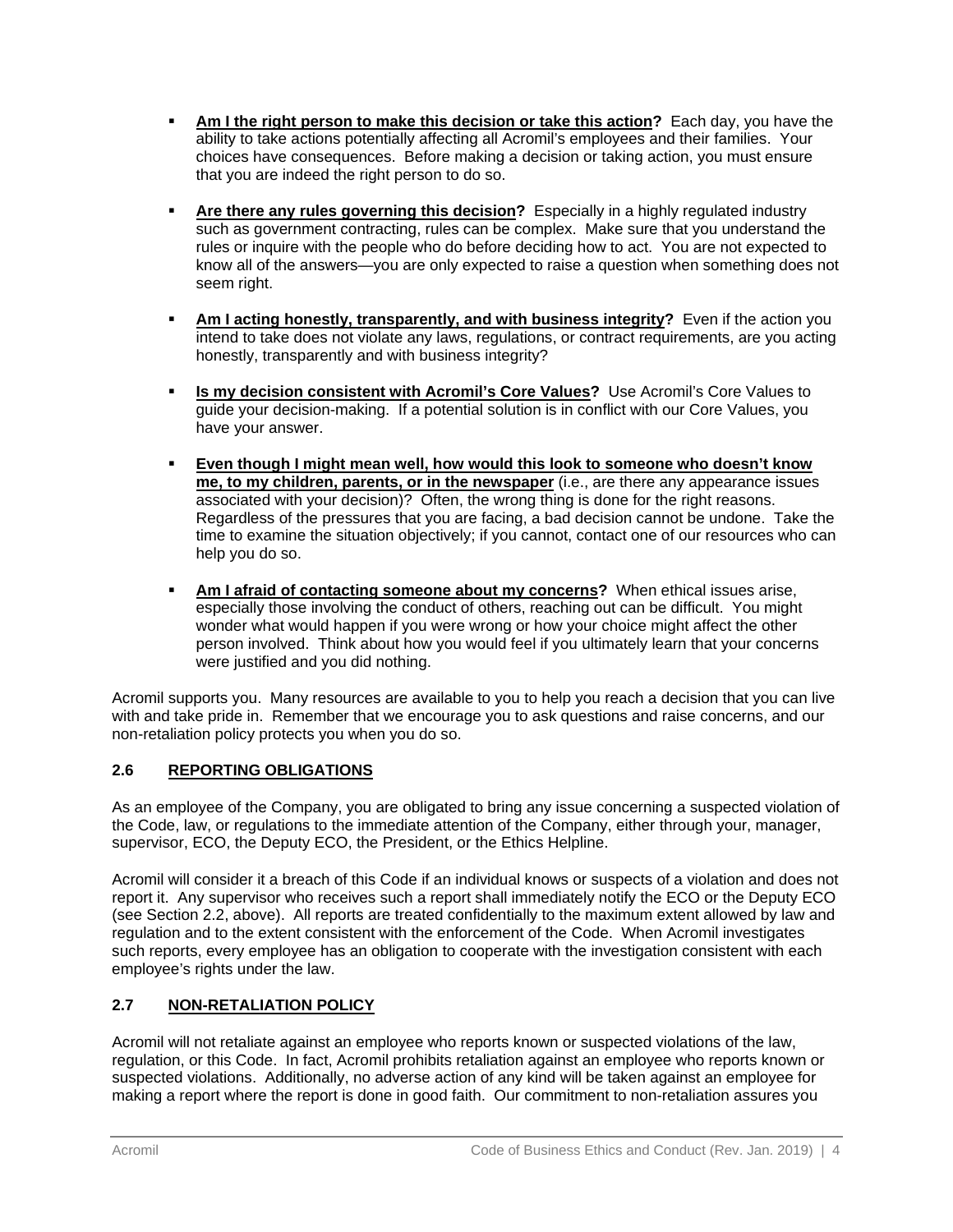that in posing any question, raising any concern, reporting suspected misconduct, or cooperating in any investigation, you will not suffer any negative consequences for doing so. Anyone who violates this nonretaliation policy is subject to discipline, up to and including termination of employment.

However, in raising any question or reporting any concern, or cooperating with any investigation, you must act in good faith. This does not mean that you need to be right, nor does it mean that your question or concern must have substantial facts to support it. It only means that you are prohibited from intentionally submitting inaccurate, misleading, or false information. Making an intentionally inaccurate, misleading, or false report is subject to disciplinary consequences, up to and including termination of employment.

In addition, the Company complies with all statutory and regulatory requirements related to reporting concerns about a government contract, including in certain instances reporting such information to the government.

## **2.8 COMPLIANCE WITH GOVERNMENT CONTRACTING LAWS**

Our work for the United States government, including our contracts and subcontracts, impose unique requirements of which we must be aware and to which we must adhere. The Company provides periodic training to ensure you are sensitized to the most common issues you may encounter. You have a responsibility to comply with all applicable laws, regulations, and contract requirements. Accordingly, it is your responsibility to be familiar with the laws and regulations applicable to your job responsibilities, as well as applicable contract clauses that are incorporated into our contracts and subcontracts by reference, and to seek guidance and instruction whenever questions arise. Acromil maintains a comprehensive Government Contracting Compliance Policy addressing such compliance risks.

## **2.9 COMPLIANCE WITH OUR GOVERNMENT CONTRACTS AND SUBCONTRACTS**

It is Acromil's policy to adhere strictly to the requirements of our contracts. Acromil is committed to delivering quality products and services that meet all contractual obligations and quality standards. To achieve this objective, it is mandatory that employees understand the requirements of the contracts on which they are working. Supervisors must ensure that their subordinates understand the requirements and are complying fully. Such contract requirements include, but are not limited to, technical requirements, testing and inspection requirements, including first article testing requirements, adherence to delivery schedules, contract quality standards, packaging requirements, and billing requirements, among any other applicable requirements.

We value our relationships with our customers and believe adherence to the following principles will ensure our customer relationships remain strong for years to come:

- When we enter into a contract, we do so fully intending to comply with each and every term;
- We do not enter into contracts that contain ambiguous terms or requirements, terms we do not understand, or terms we cannot fulfill;
- Where the contract is ambiguous on a particular requirement, and we identify this ambiguity post-award, we will notify the customer in writing promptly, propose a solution, and seek input from the customer. We will ensure that any resolution is memorialized clearly and unmistakably;
- We will maintain open lines of communication with our customers and keep them apprised of developments in writing where appropriate;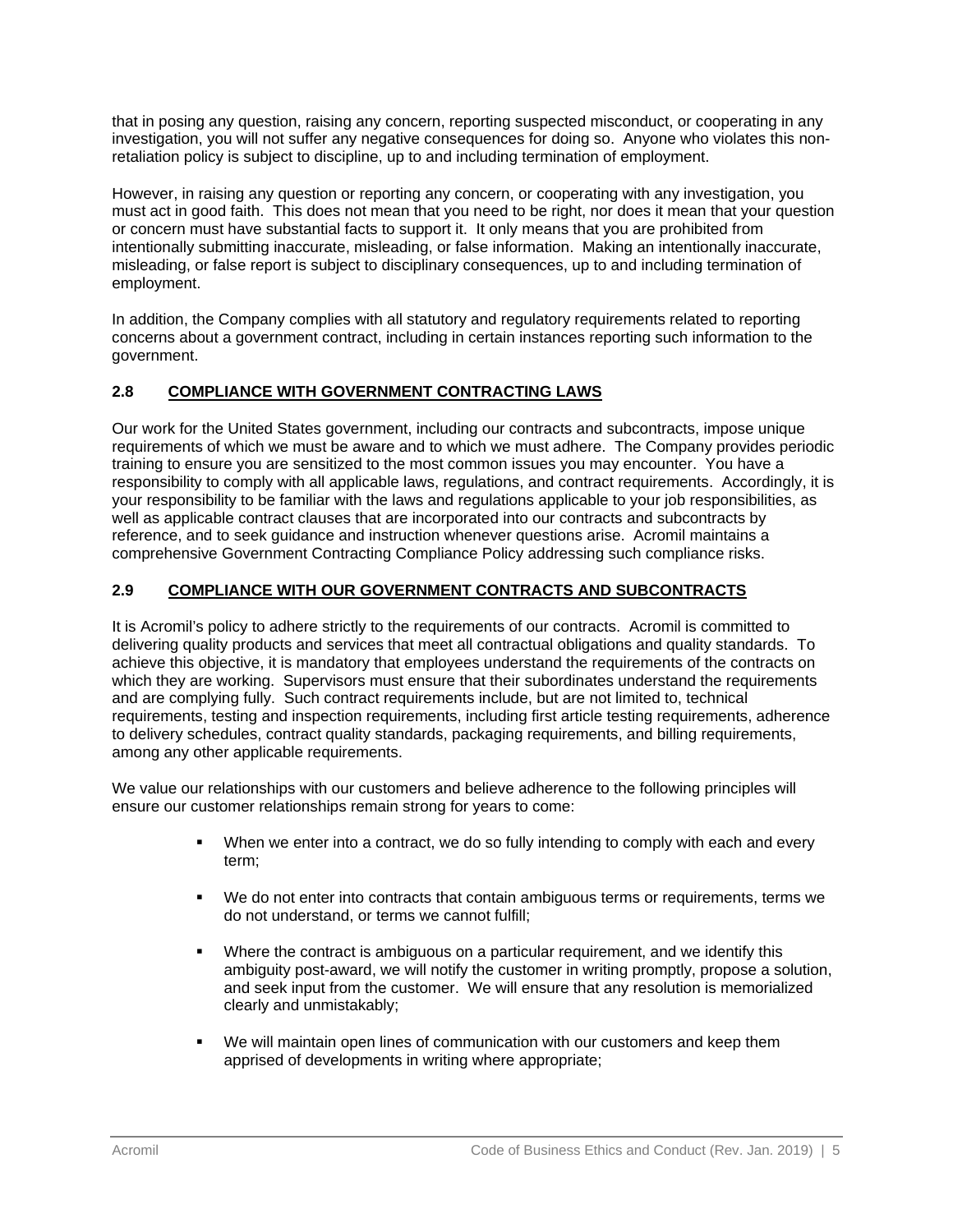- In the event unexpected delays are encountered, we will notify our customer promptly in writing and work diligently to minimize, if not eliminate, the impact of the delay; and
- Where we are asked to do something outside the terms of the contract, we will insist on a formal contract modification from a Government Contracting Officer, or our customer's procurement agent, as appropriate. It is critical to maintain a written agreement that mirrors the parties' agreement.

When we follow these principles, we can be confident that our customers will continue to use us in the future. Each and every contract we receive is another opportunity to further develop and strengthen an existing relationship.

Compliance with contract terms and conditions is particularly important when dealing with the U.S. government or state and local governments. The knowing nondisclosure of a material deviation from the requirements of a government contract, including product or testing substitution, may be considered criminal fraud. Substitution includes such activities as delivering materials that have not been tested as required. Intentional substitution of products required under a government contract, or the intentional failure to provide the required quality control, may constitute a false statement or false claim against the government. Accordingly, no substitution of materials or products, or change in testing requirements or quality controls specified in a government contract, may be made without written approval of an authorized government representative, or the customer's procurement agent.

# **2.10 ACCURATE REPRESENTATIONS & CERTIFICATIONS**

All individuals acting on behalf of Acromil are required to make accurate representations and certifications on its behalf, including in oral and written communications. This requirement extends to both affirmative representations and certifications as well as to implicit representations and certifications. Every time an employee stamps, initials, or signs a document, he or she is approving of the representations contained within the document and independently representing that the statements are accurate. It is a breach of this Code to make any misrepresentations or false statements to any customer, subcontractor, individual or entity you encounter in your dealings on behalf of Acromil. Furthermore, such misrepresentation or false statement may constitute a serious violation of federal law if the ultimate customer is the U.S. Government, and may trigger mandatory reporting obligations to the U.S. Government, exposing the Company and perhaps the individual employee, to contractual, civil, criminal, and administrative liability, including suspension and debarment.

## **2.11 COMPLETE AND ACCURATE RECORDS**

All of Acromil's records must be complete, accurate, and reliable in all material respects. Undisclosed or unrecorded funds, payments, or receipts are inconsistent with our business practices and are prohibited. All business and financial transactions must be executed in accordance with applicable law and Company policies and procedures. No one should even consider misrepresenting facts or falsifying records of any type or even attempt to rationalize doing so. Such actions are illegal, will not be tolerated, and will result in disciplinary action up to and including termination of employment. You are responsible for understanding and complying with our record keeping policy.

All records must be stored in a safe and secure location for the period of time required by law or Company policy, whichever is longer. Historical records that are no longer needed will be disposed of securely and in accordance with applicable document retention schedules or legal statutes.

Certain laws and regulations govern the proper retention of many categories of records and documents that are commonly maintained by companies. Any record, in paper or electronic format, relevant to a threatened, anticipated, or actual internal or external inquiry, investigation, matter, or lawsuit may not be discarded, concealed, falsified, altered, or otherwise made unavailable, once an employee has become aware of the existence of such threatened, anticipated, or actual internal or external inquiry, investigation,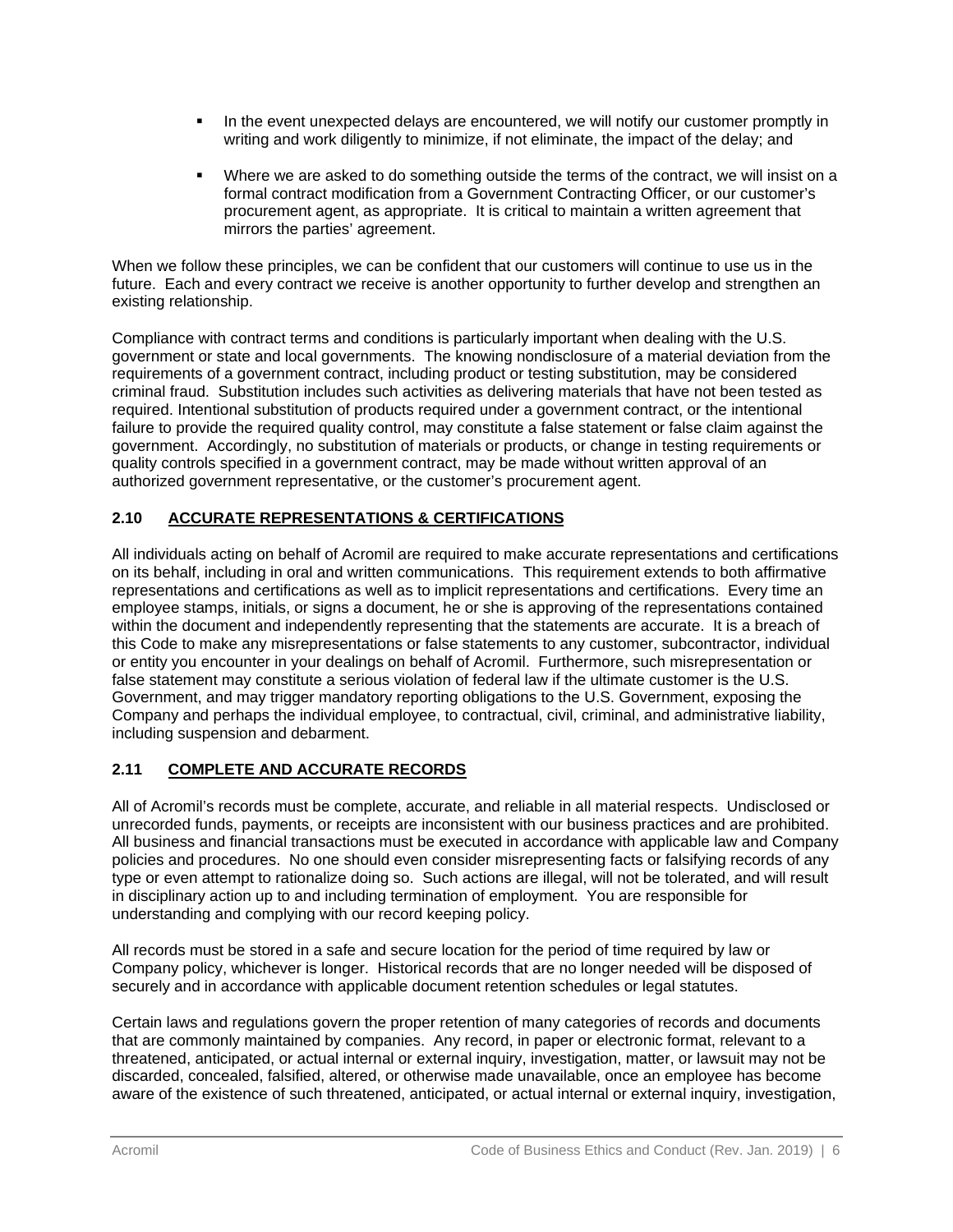matter, or lawsuit. When in doubt regarding retention of any record, an employee must not discard or alter the record in question and shall seek guidance.

# **2.12 TIME RECORDING & COST CHARGING**

The integrity of the Acromil's timekeeping system is essential to the success of the Company. Timely and accurate clocking in and out on work orders/travelers for direct costs is an essential component of every employee's job with Acromil.

Every employee must record their time accurately, completely, and in a timely manner. Time mischarging, even if unintentional and inadvertent, is serious and could expose the individual and Company to contractual, civil, criminal, and administrative liability, including suspension and debarment. Over-reporting, under-reporting, or misstating time or other entries on a report may result in mischarging labor costs to clients.

Any allocation of costs to a government contract or subcontract contrary to the contract provisions or related laws and regulations is improper. Such improper allocation includes, but is not limited to, charging unallowable costs, the improper execution of employee time cards, charging time to one contract when it should be charged to another contract(s), charging unsupported overhead costs, incorrectly or inaccurately classifying costs, shifting costs between contracts, or inaccurately representing costs on payment vouchers or progress billing invoices. It is critical that each and every statement and amount contained on a Company invoice be 100 percent accurate.

# **2.12.1 EMPLOYEE RESPONSIBILITIES**

It is imperative that you understand how to account for and charge your time. If you are ever unclear in any way on how to account for and charge your time, seek guidance from your supervisor before charging any time. Do not make any assumptions and do not charge any time until you obtain such clarification and fully understand what is expected of you. If you suspect time mischarging by a fellow employee, you are obligated to report such suspicions using one or more of the available reporting channels (see Section 2.6, Reporting Obligations). Employees must ensure that costs are recorded to the proper direct (contract) or indirect activity in accordance with contract terms or regulation. Refer to the Acromil Employee Handbook for additional details on proper timekeeping procedures.

## **2.12.2 SUPERVISOR & MANAGER RESPONSIBILITIES**

Every supervisor and manager must ensure that his/her subordinates understand how to account for and charge their time. While employees are familiar with how to account for and charge their time under Acromil's standard fixed-price work, it is important that supervisors and managers periodically remind them and reinforce Acromil's policy. Before the commencement of performance of any non-fixed priced contract (a cost-type contract, time-and-materials contract, etc.), supervisors are required to ensure each member of his/her team understands how to account for and charge their specific time under the contract. It is the supervisor's responsibility to oversee each team member's time charging for the period and exercise appropriate diligence and scrutiny in reviewing time entries. If there are ever any questions or concerns regarding an employee's recorded time entry regardless of the amount of time involved, the supervisor must notify the accounting department immediately. The supervisor or manager must review the time clocked in on jobs and any labor adjustments thereto for accuracy and completeness. All instances of mischarging should be reported to the ECO and Deputy ECO, as well as appropriate supervisory employees.

## **2.13 BILLING & INVOICING**

Prior to issuing an invoice to a customer, including a government customer or a prime contractor under a government contract, it is imperative that the responsible employees review and evaluate each entry on the invoice to ensure the billing is wholly consistent and compliant with the Company's contractual, legal,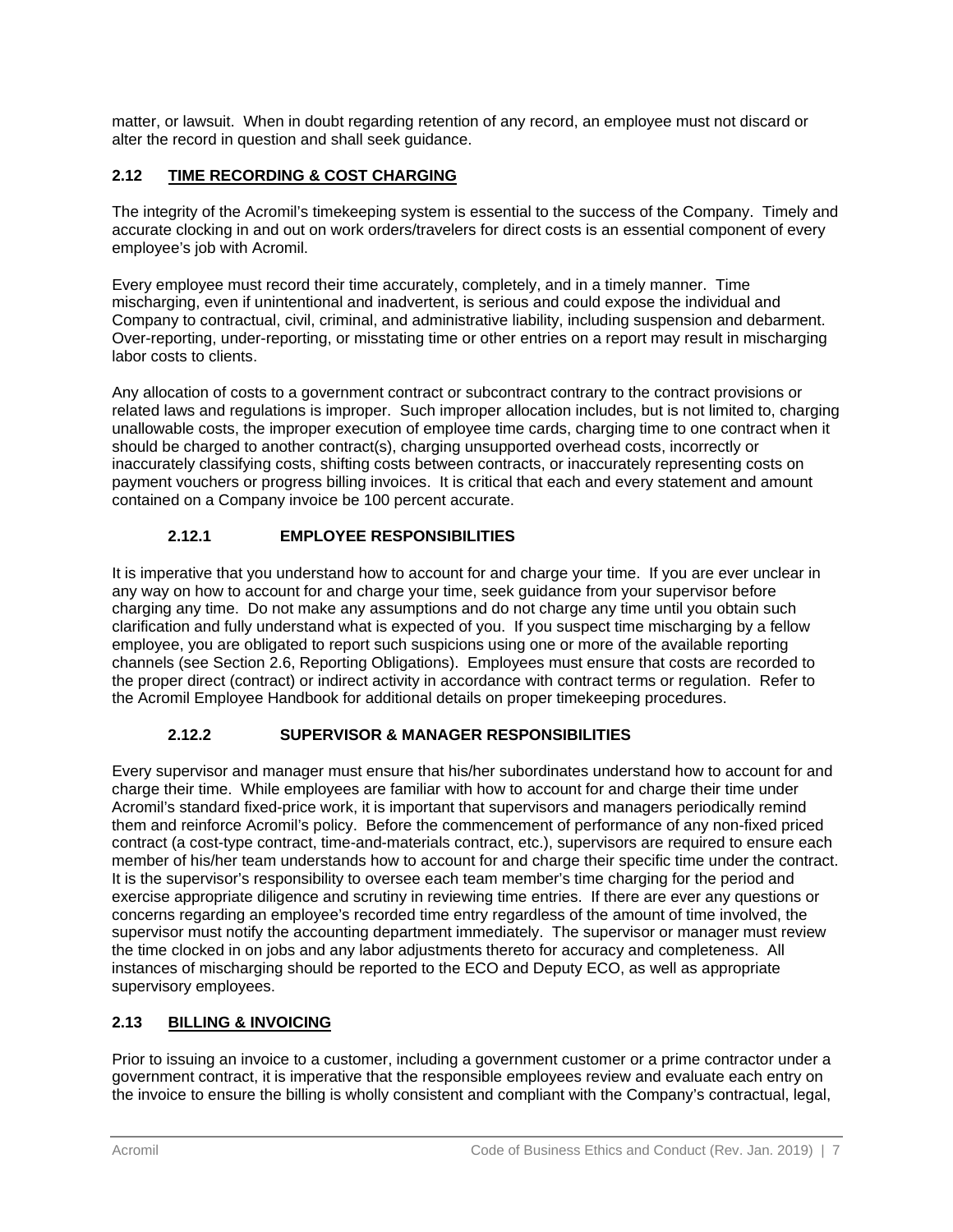and regulatory obligations under the contract. The customer should never have to guess as to what supplies are included in a particular entry. Such transparent and explicit billing ensures that our customers are fully aware of the work underlying the invoice and, in the highly unusual instance that a mistake is made, such a practice affords the customer the opportunity to raise questions or concerns in a timely fashion before the mistake has reoccurred multiple times.

### **2.14 AVOIDING CONFLICTS OF INTEREST OR EVEN THE APPEARANCE OF A CONFLICT**

Conflicts of interest - in practice or in appearance - runs counter to the fair treatment to which we are all entitled. A personal conflict of interest occurs whenever the private interests or relationships of an individual interfere or appear to interfere with Acromil's interests. Avoid any relationship, influence, or activity that might impair, or even appear to impair, your ability to make objective and fair decisions when performing your job.

Although it is virtually impossible to list every circumstance that may create the appearance of a conflict of interest, here are some other ways a conflict could arise:

- Employment/consultancy with a competitor, supplier or customer while employed by your company;
- Acceptance of gifts, payment, or services from suppliers seeking to do business with your company;
- **Placement of business with a firm owned or controlled by your family;**
- Ownership of, or substantial interest in, a company that is a competitor, customer, or a supplier;

Apparent conflicts of interest can arise easily. If you feel that you may have a conflict situation, actual or potential, you shall report all pertinent details to the ECO or Deputy ECO.

Government business shall be conducted in a manner above reproach and, except as authorized by statute or regulation, with complete impartiality and with preferential treatment for none. Transactions relating to the expenditure of public funds require the highest degree of public trust and an impeccable standard of conduct.

The general rule is to strictly avoid any conflict of interest or even the appearance of a conflict of interest in Government-contractor relationships. While many Federal laws and regulations place restrictions on the actions of Government personnel, their official conduct must, in addition, be such that they would have no reluctance to make a full public disclosure of their actions.

Reference: FAR 3.101-1.

## **2.15 GIFT POLICY - GIVING OR ACCEPTING ITEMS OF VALUE**

A "gift," for purposes of this Code, is defined broadly as **anything of value** exchanged without payment of fair compensation for the item or service. While sometimes gifts are okay to give or receive, depending upon the value of the gift and the parties involved, other times, the gift may constitute improper gifts, illegal gratuities or bribery. Below is an overview of these issues.

It is improper to give, solicit, or receive any item of value from customers, vendors, subcontractors, or competitors or to any public official **to receive favorable treatment** in connection with a prime contract or subcontract relating to a prime contract with the U.S. Government.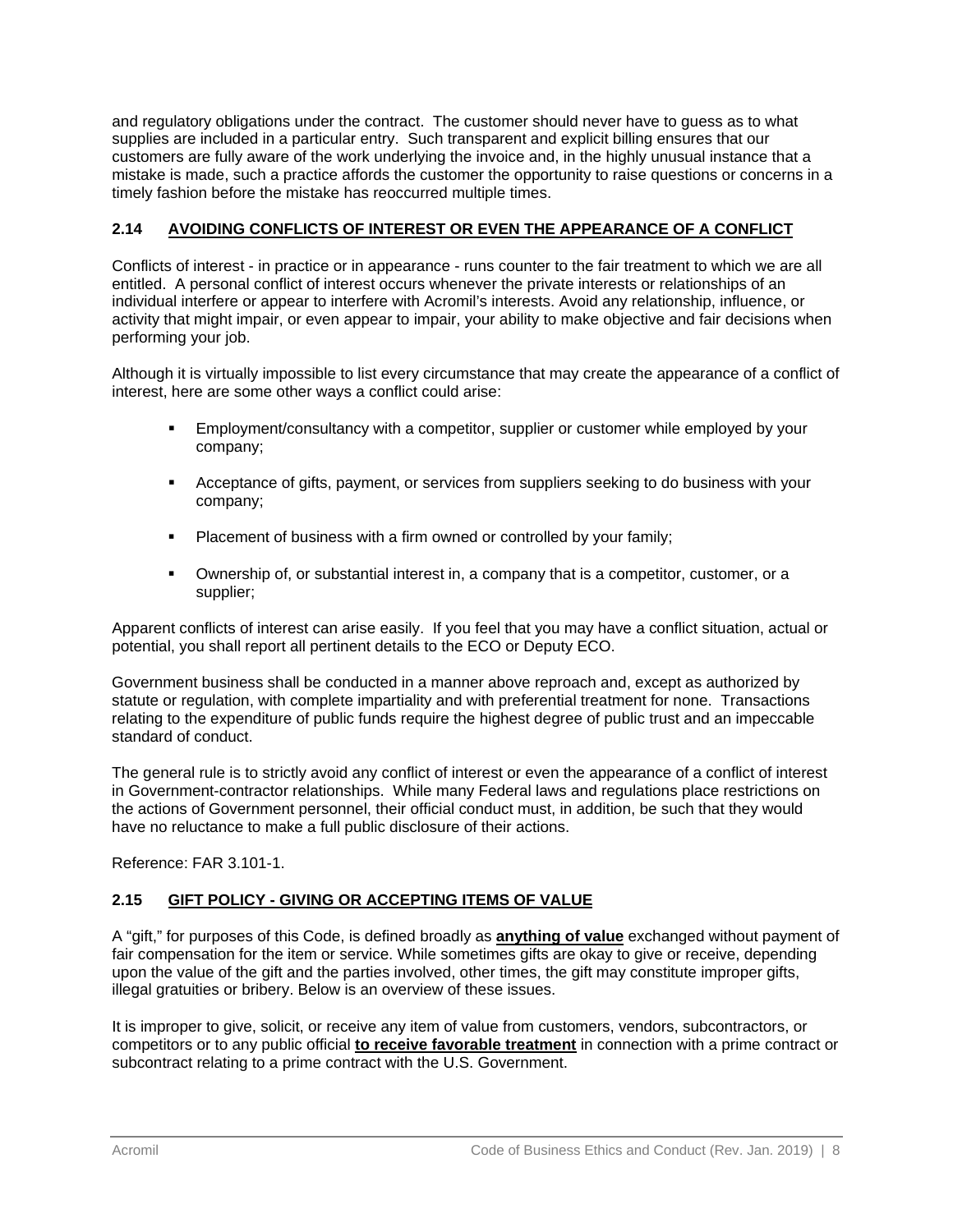Additionally, accepting or giving any item of value, **even if not done to receive favorable treatment**, may be a violation of law and/or raise **appearances of impropriety** and questions as to Acromil's business ethics. It is imperative that all employees guard against creating even an appearance of impropriety.

Because of the sensitivities associated with gifts, the Company has devised the following policies depending upon the parties involved.

# **2.15.1 GIFTS TO U.S. GOVERNMENT OFFICIALS**

Federal criminal and regulatory laws prohibit entertaining, and the offer, promise or gift of anything of value to an employee, agent, or official of the federal government **with an intent to influence** such individual in the performance of an official act, or for (or because of) an official act performed or to be performed by the public official. Acromil's policy is that nothing shall be done that may give even an appearance of improperly influencing a government official.

Under applicable law, any item of value offered or given to an employee of the U.S. Government, where no consideration of equal or greater value is received, may be an improper gift, an illegal gratuity, or a bribe. The items or services involved can take almost any form.

Federal officials are governed by certain gift rules, which generally prohibit them from accepting gifts. Federal government employees are permitted to accept certain unsolicited items such as:

- Gifts with a **market value of \$20 or less per occasion**, aggregating **no more than \$50 in a calendar year** from any single source;
- **Inconsequential items of a nominal value if offered infrequently (i.e., coffee, cookies, chips,** pastries, soda, juice, etc.);
- Publicly-available discounts and commercial loans; and
- Free attendance at certain widely-attended gatherings, such as conferences and receptions, when the cost of attendance is borne by the sponsor of the event.

While government officials are permitted to accept gifts of \$20 or less per occasion, which could include meals, engaging in the practice of providing gifts risks creating the appearance of impropriety in the contractor-government relationship. To avoid creating even the appearance of impropriety, unless approved of in writing by the President and the ECO or Deputy ECO, Acromil employees are prohibited from offering or giving **anything of value to any government official except for:**

- Modest refreshments when the official is visiting Acromil's offices and the official would not be able to purchase refreshments otherwise. Modest refreshments are limited to coffee, soft drinks, and light snacks (i.e., a piece of fruit, cookie, donut); and
- Advertising or promotional items bearing Acromil's name (e.g., a paperweight, key chain, tote bag, coffee mug, with a clear market value of \$20 or less per occasion, not to exceed \$50 per calendar year).

Accordingly, if your interaction with a government employee may include something more than modest refreshments, be sure to make it clear at the outset that you expect the government employee to pay his or her own way.

References: FAR 3.101-2; 5 C.F.R. Part 2635. Each executive branch agency also maintains supplemental gift rules.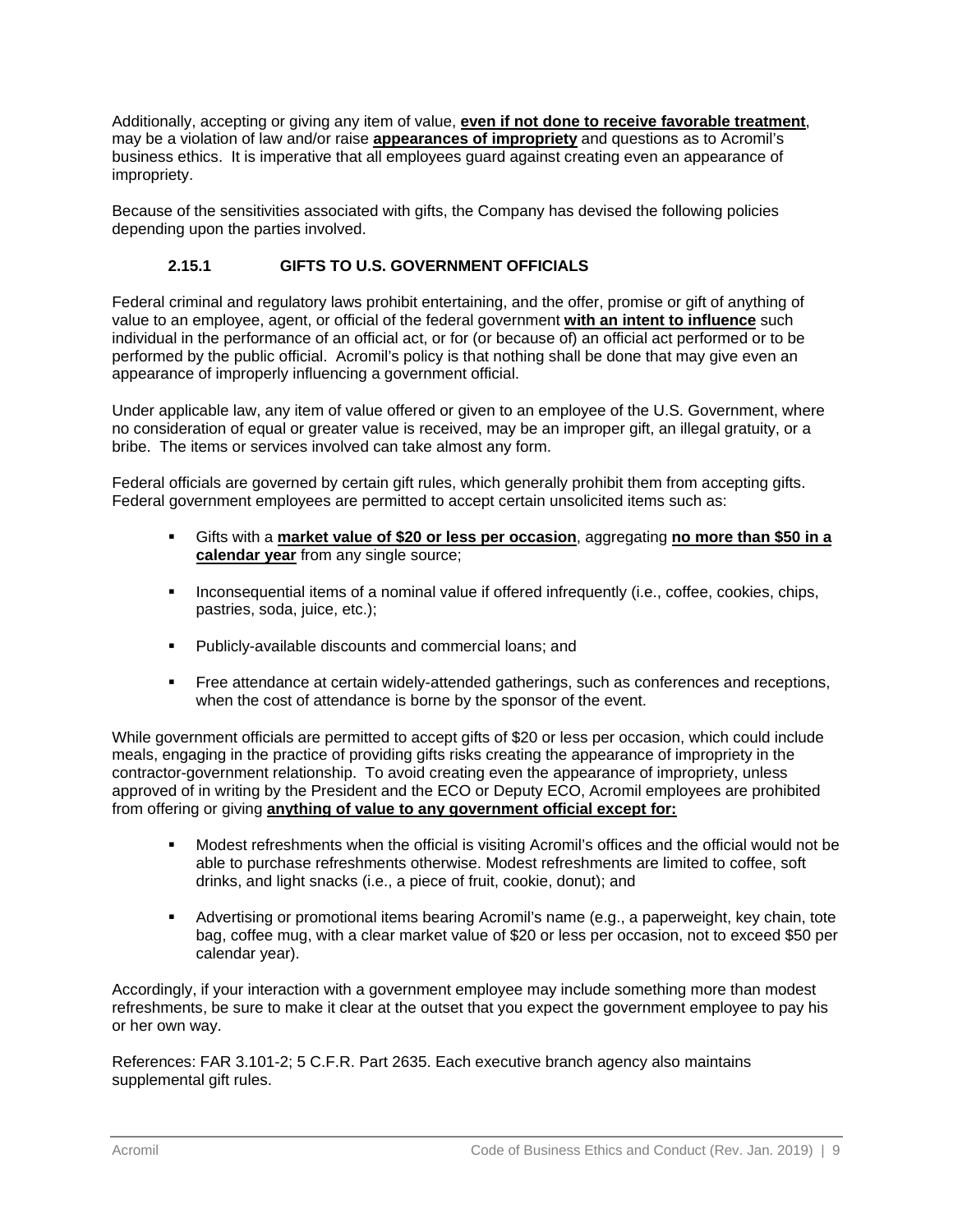### **2.15.2 GIFTS TO COMMERCIAL PARTIES**

The strict gift rules pertaining to U.S. Government officials are not applicable to commercial customers, but Acromil always seeks to win business on the basis of quality, price, excellent service, and fair contract terms and conditions. Acromil expects all employees to exercise moderation and prudent judgment in offering and accepting gifts from commercial customers and commercial suppliers. Acromil's policy as it relates to giving gifts to and accepting gifts from commercial customers is that the total value of the gift must not exceed \$100.00 per person, per annum, unless approved in advance, in writing, by the President.

### **2.16 BRIBERY & ILLEGAL GRATUITIES**

It is improper to give or accept bribes and illegal gratuities.

Bribery refers to a situation where an individual or company corruptly gives or offers anything of value to a public official with the specific intent to influence an official act or induce the public official to commit some fraud or violate an official duty. In the bribery context, the gift is viewed as a "quid pro quo" for the official action taken by the government official.

In the illegal gratuities context, the government need not prove corrupt intent or that a "quid pro quo" existed; just that there is an offer or acceptance of anything of value "for or because of an official act." As a practical matter, the illegal gratuities statute prohibits all gifts to public officials made as a reward for an act that they would perform anyway. Oftentimes even permissible gifts create the appearance of an illegal gratuity. Acromil prohibits all employees from providing gifts to government officials.

References: FAR 52.203-3 Gratuities; FAR Subpart 3.2.

### **2.17 KICKBACKS**

Acromil is committed to ensuring that all transactions and business dealings with its prime contractors, subcontractors, and suppliers are conducted in compliance with the provisions of the Anti-Kickback Act. The Anti-Kickback Act prohibits prime contractors and subcontractors from offering, soliciting, providing, or accepting **anything of value** for the purpose of obtaining or rewarding favorable treatment in connection with the award of government prime contracts and subcontracts.

A "kickback" includes anything of value, including: any money, fee, commission, credit, gift, gratuity, thing of value, or compensation of any kind that is provided, directly or indirectly, to any prime contractor, prime contractor employee, subcontractor, or subcontractor employee for the purpose of improperly obtaining or rewarding favorable treatment in connection with a government prime contract or subcontract.

Acromil deals fairly and honestly with its suppliers and its prime contractor customers. This means that our relationships are based on price, quality, service, and reputation, among other factors. Employees dealing with suppliers shall carefully guard their objectivity. Specifically, no employee shall accept or solicit any personal benefit from a supplier or potential supplier. Similarly, no employee shall offer or provide any personal benefit to a prime contractor customer.

It is Acromil's policy that:

- Employees must never pay, offer, or give a kickback in an effort to receive a contract or subcontract;
- **Employees must never solicit or receive a kickback from any party seeking a contract;**
- Employees must never include, directly or indirectly, the amount of any kickback: (i) in the contract price charged by Acromil's subcontractor to Acromil; or (ii) in the contract price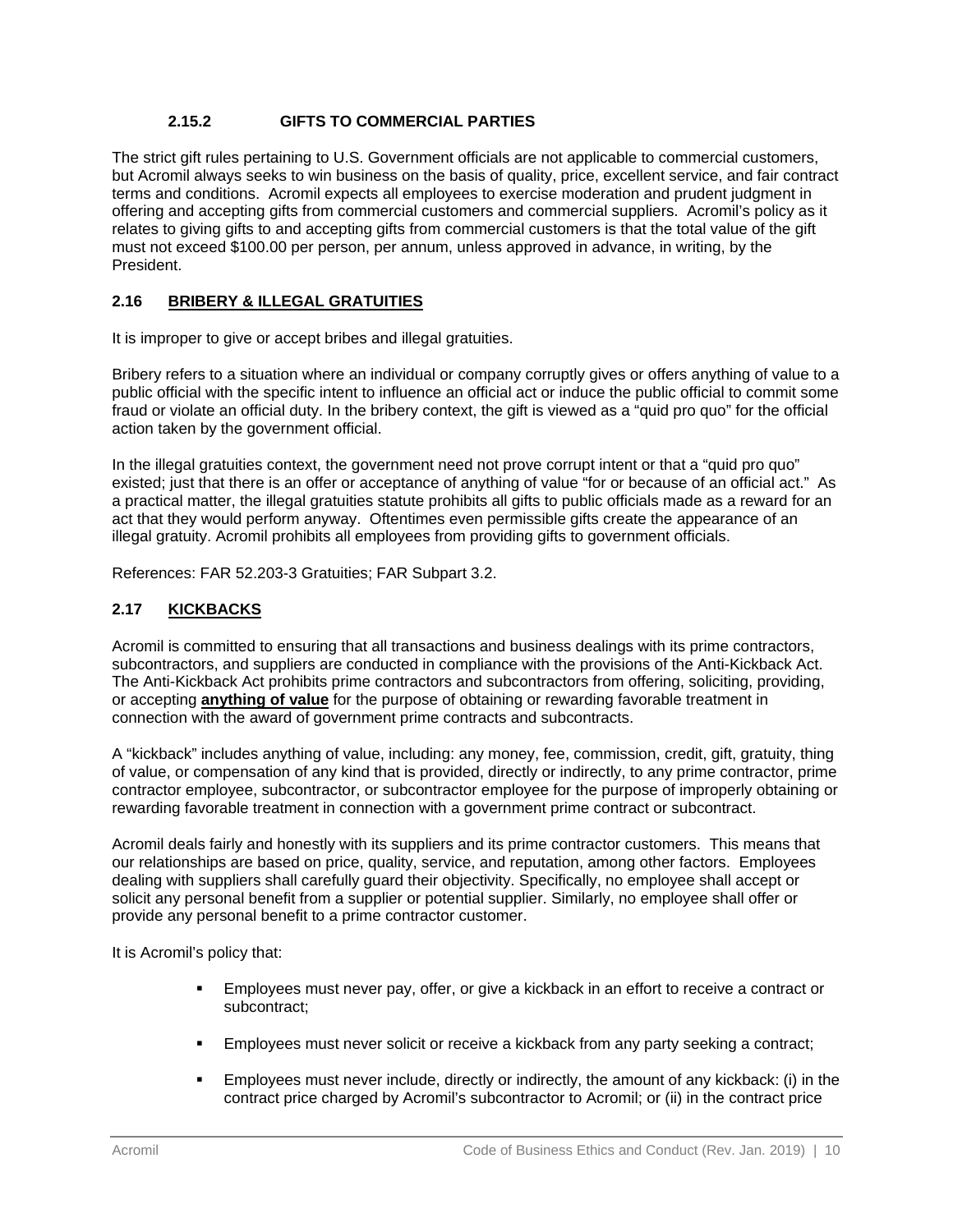charged by Acromil to the government or to a prime contractor, or to any higher-tier contractor with whom we work; and/or

 Any employee, who offers, provides, solicits, accepts or discusses offering or accepting a "kickback" will face prompt disciplinary action, up to and including termination.

Should you suspect that a kickback or attempted kickback has occurred, you must report it immediately to the Company President, the ECO and the Deputy ECO so that the matter can be promptly investigated, and mandatory reporting obligations, if any, fully considered.

References: Acromil's Anti-Kickback Act Policy; FAR 3.502-2; FAR 52.203-7 (Anti-Kickback Procedures).

### **2.18 COOPERATION WITH INTERNAL INVESTIGATIONS AND GOVERNMENT INVESTIGATIONS**

Acromil employees must be truthful and honest and cooperate with internal investigations and government investigations into the Company's business. Employees must preserve all documents, data, and other materials related to any matter subject to investigation, audit, or review. It is Acromil's policy to cooperate with any reasonable and lawful request by federal, state, and municipal government investigators seeking information concerning Acromil's operations for law enforcement purposes. At the same time, Acromil and its employees are entitled to the safeguards provided by law, including the representation of counsel. Therefore, if you are contacted by any authority, notify the ECO, the Deputy ECO and the President immediately. Acromil has developed an Investigations Policy to govern its investigations.

### **2.19 MANDATORY DISCLOSURES TO THE GOVERNMENT**

**FAR 52.203-13 Contractor Code of Business Ethics and Conduct**: The Company, through its counsel, will make timely disclosures, in writing, to the appropriate government officials, including where applicable to the appropriate Office of Inspector General and/or Contracting Officer(s), and/or relevant Suspension and Debarment Officials, whenever, in connection with the award, performance, or closeout of any government contract or subcontract performed by the Company, the Company has "credible evidence" that a principal, employee, agent, or subcontractor of the Company has committed a violation of federal criminal law involving fraud, conflict of interest, bribery, or gratuity violations found in Title 18 U.S.C. or a violation of the civil False Claims Act (31 U.S.C. §§ 3729-3733). The Company similarly will disclose to the agency Contracting Officer credible evidence of a "significant overpayment."

#### **3 VIOLATIONS OF THE CODE OF CONDUCT**

An employee who violates any part of this Code, governing laws, or governing regulations may be subject to disciplinary action in the form of oral reprimand, written reprimand, suspension, and/or termination. The previous list is not all-inclusive, as the nature and seriousness of the violation may warrant other disciplinary action. Acromil reserves the right to take whatever disciplinary action it deems appropriate. Additionally, violations of this Code, governing laws or regulations may require disclosure to the government, which may also take action including, but not limited to, criminal, civil, or administrative action, including suspension or debarment from government contracting.